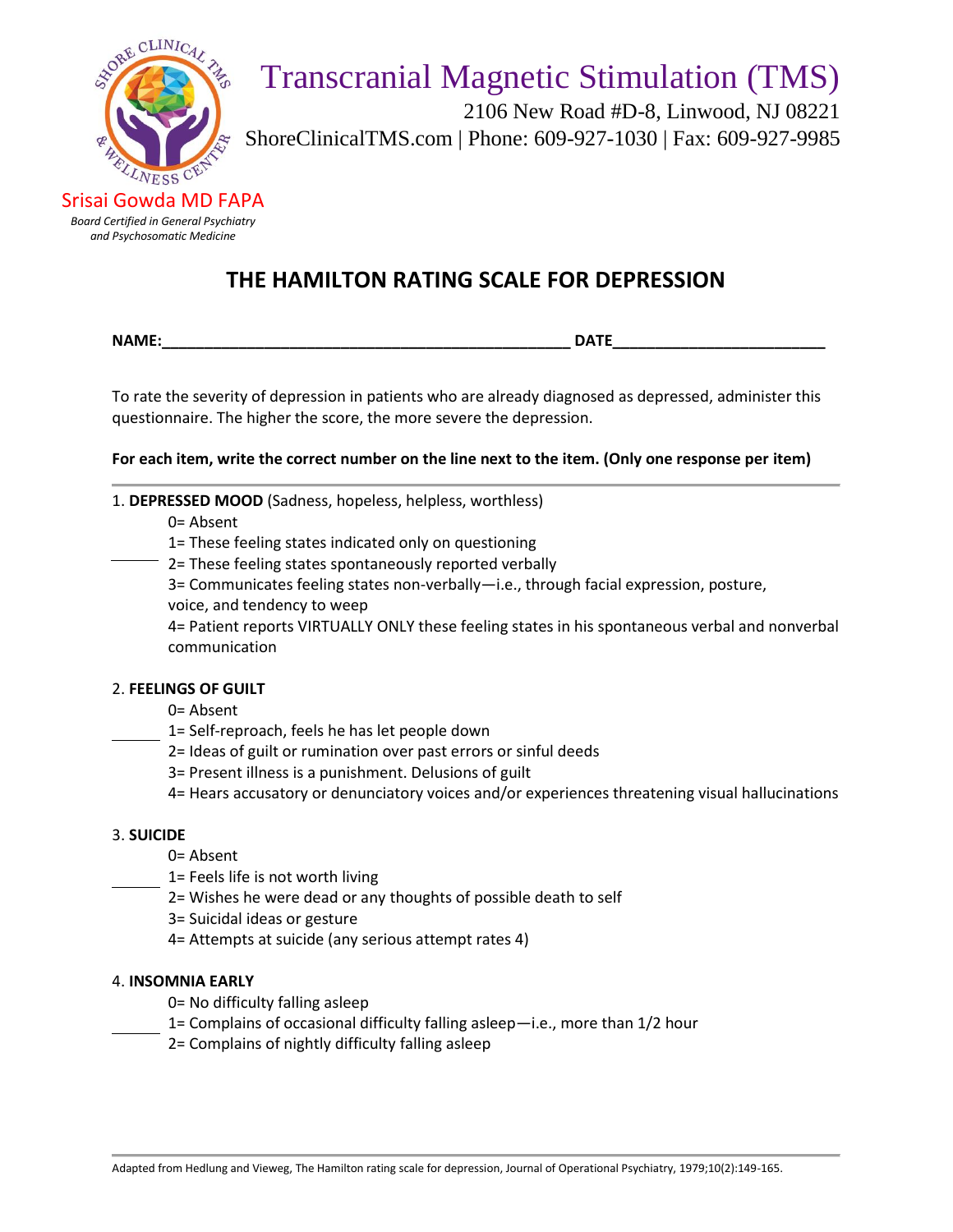

 2106 New Road #D-8, Linwood, NJ 08221 ShoreClinicalTMS.com | Phone: 609-927-1030 | Fax: 609-927-9985

Srisai Gowda MD FAPA

*Board Certified in General Psychiatry and Psychosomatic Medicine*

#### 5. **INSOMNIA MIDDLE**

- 0= No difficulty
- 1= Patient complains of being restless and disturbed during the night
- 2= Waking during the night—any getting out of bed rates 2 (except for purposes of voiding)

#### 6. **INSOMNIA LATE**

- 0= No difficulty
- 1= Waking in early hours of the morning but goes back to sleep
- 2= Unable to fall asleep again if he gets out of bed

#### 7. **WORK AND ACTIVITIES**

0= No difficulty

1= Thoughts and feelings of incapacity, fatigue or weakness related to activities; work or hobbies

2= Loss of interest in activity; hobbies or work—either directly reported by patient, or indirect in listlessness, indecision and vacillation (feels he has to push self to work or activities)

3= Decrease in actual time spent in activities or decrease in productivity

4= Stopped working because of present illness

8. **RETARDATION: PSYCHOMOTOR** (Slowness of thought and speech; impaired ability to concentrate;

decreased motor activity)

- 0= Normal speech and thought
- 1= Slight retardation at interview
- 2= Obvious retardation at interview
- 3= Interview difficult
- 4= Complete stupor

#### 9. **AGITATION**

0= None

- 1= Fidgetiness
- 2= Playing with hands, hair, etc.
- 3= Moving about, can't sit still
- 4= Hand wringing, nail biting, hair-pulling, biting of lips

#### 10. **ANXIETY (PSYCHOLOGICAL)**

- 0= No difficulty
- 1= Subjective tension and irritability
- 2= Worrying about minor matters
- 3= Apprehensive attitude apparent in face or speech
- 4= Fears expressed without questioning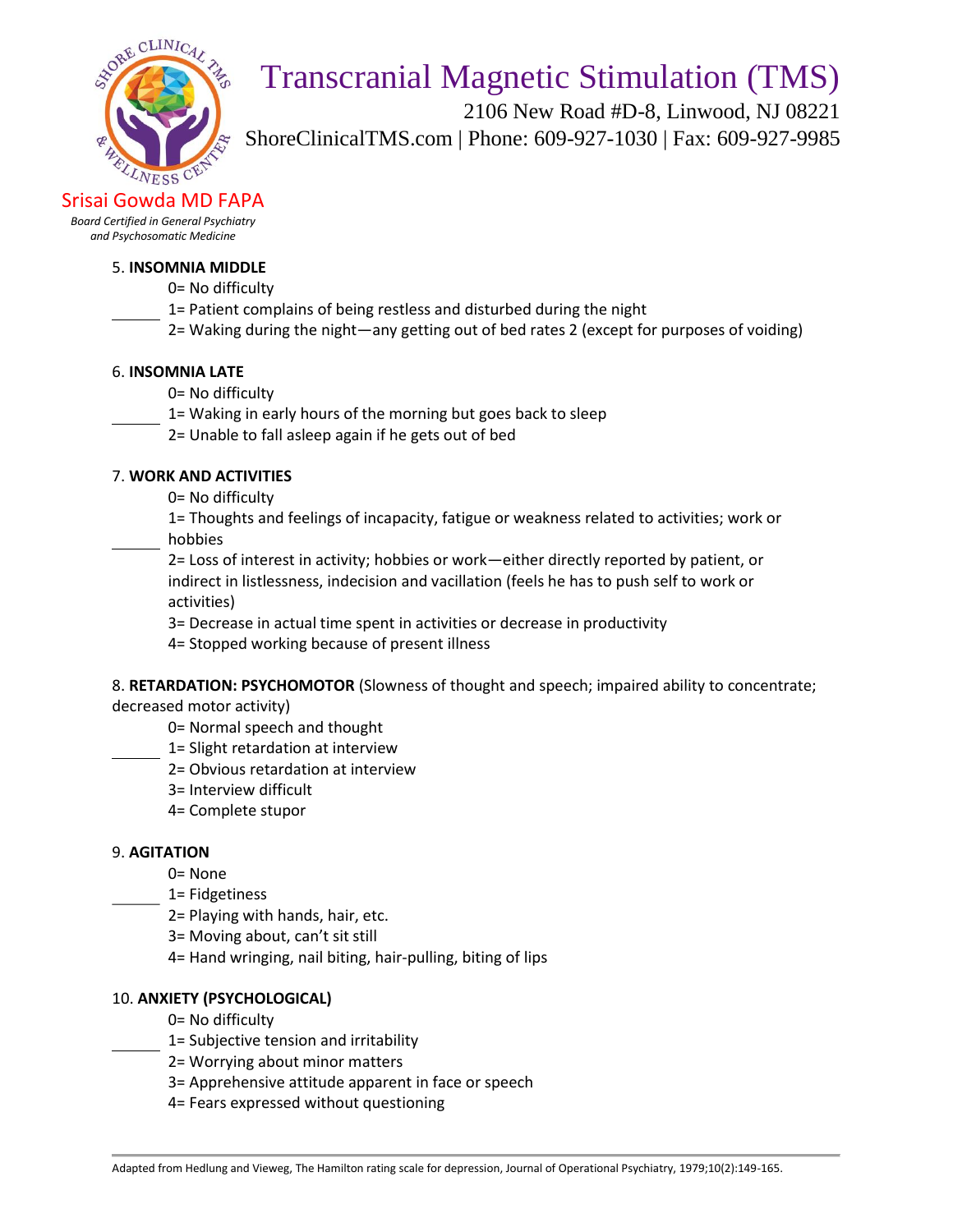

 2106 New Road #D-8, Linwood, NJ 08221 ShoreClinicalTMS.com | Phone: 609-927-1030 | Fax: 609-927-9985

Srisai Gowda MD FAPA *Board Certified in General Psychiatry and Psychosomatic Medicine*

> 11. **ANXIETY (SOMATIC):** Physiological concomitants of anxiety, (i.e., effects of autonomic overactivity, "butterflies," indigestion, stomach cramps, belching, diarrhea, palpitations, hyperventilation, paresthesia, sweating, flushing, tremor, headache, urinary frequency). Avoid asking about possible medication side effects (i.e., dry mouth, constipation)

0= Absent

- 1= Mild
	- 2= Moderate
	- 3= Severe
	- 4= Incapacitating

## 12. **SOMATIC SYMPTOMS (GASTROINTESTINAL)**

- 0= None
- 1= Loss of appetite but eating without encouragement from others. Food intake about normal
- 2= Difficulty eating without urging from others. Marked reduction of appetite and food intake

## 13. **SOMATIC SYMPTOMS GENERAL**

- 0= None
- 1= Heaviness in limbs, back or head. Backaches, headache, muscle aches. Loss of energy and fatigability
	- 2= Any clear-cut symptom rates 2

14. **GENITAL SYMPTOMS** (Symptoms such as: loss of libido; impaired sexual performance; menstrual disturbances)

- 0= Absent
- 1= Mild
	- 2= Severe

## 15. **HYPOCHONDRIASIS**

- 0= Not present
- 1= Self-absorption (bodily)
- 2= Preoccupation with health
- 3= Frequent complaints, requests for help, etc.
- 4= Hypochondriacal delusions